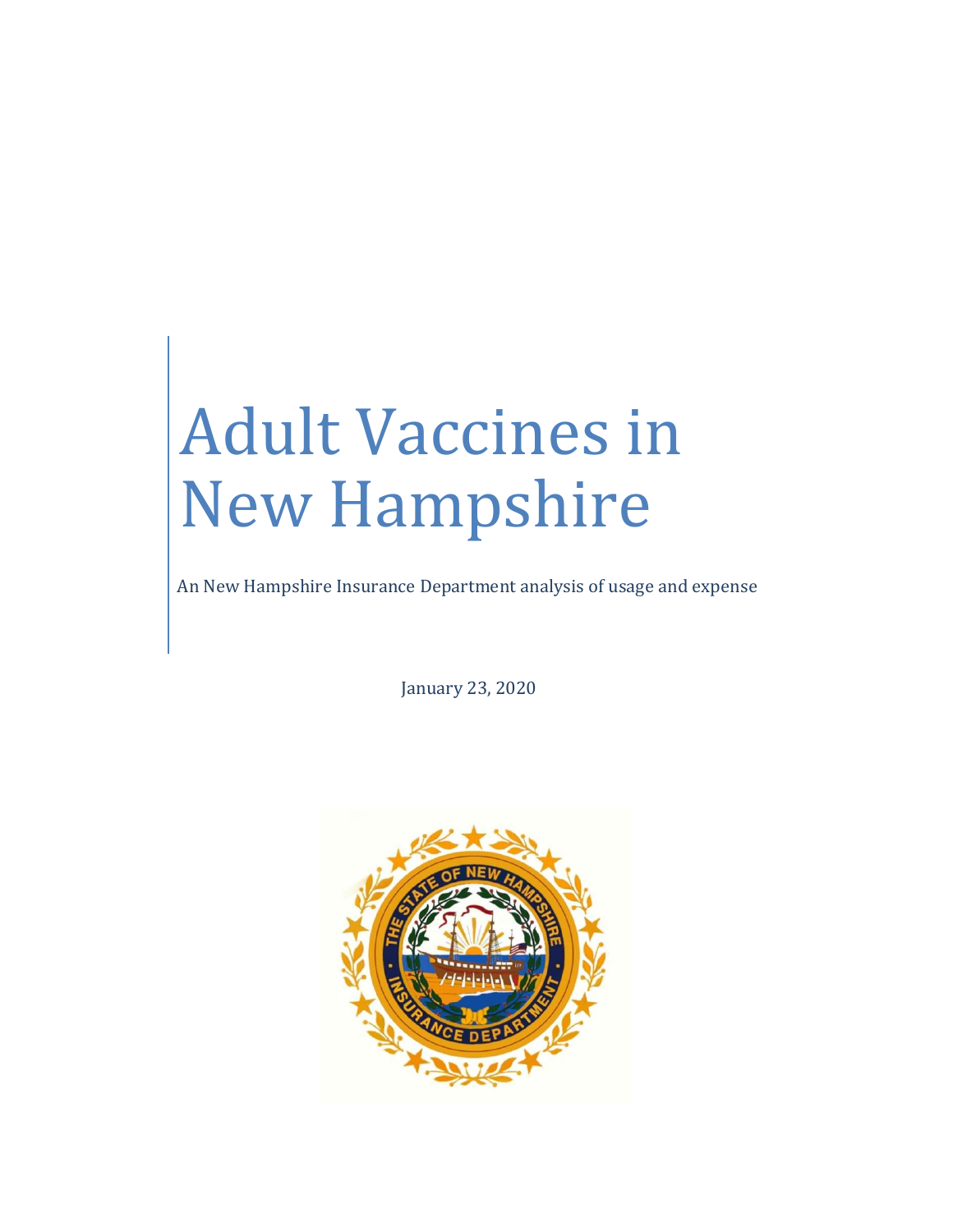# Background Information

The New Hampshire Vaccine Association, a non-profit organization formed pursuant to RSA 126-Q, funds a specific list of child vaccines through an assessment paid by carriers. This assessment extends to carriers providing stop loss coverage in order to use a comprehensive assessment base that includes self-funded employer accounts. The funds raised through the assessment are used to purchase vaccines in bulk to take advantage of group purchasing, better economies of scale, and improved access to vaccines for children.

The NH General Court, during its 2020 session, is considering expanding the Vaccine Association to include purchasing vaccines for adults.

This analysis was performed to better understand the patterns of vaccine use and membership distribution so that policymakers can be more informed as alternatives for funding adult vaccines are considered. Using the New Hampshire Comprehensive Health Information System (NHCHIS), the NHID can identify vaccine use and insured membership data.

# Findings

Nearly half of all adults, on average receive at least one vaccine per year. People are more likely to receive a vaccine as they age, with about 78 percent of all adults age 55-64 receiving at least one vaccine.

Table 1 - Adult Vaccine usage in NH

|       |                           | <b>Average Vaccines per Person</b> |  |  |
|-------|---------------------------|------------------------------------|--|--|
| Age   | <b>Percent Vaccinated</b> | <b>Vaccinated</b>                  |  |  |
| 19-25 | 44%                       | 1.5                                |  |  |
| 26-34 | 48%                       | 1.4                                |  |  |
| 35-44 | 53%                       | 1.3                                |  |  |
| 45-54 | 60%                       | 1.4                                |  |  |
| 55-64 | 78%                       | 1.4                                |  |  |
| Total | 59%                       | 1.4                                |  |  |

The most common vaccine received by adults in New Hampshire was the flu vaccine. The top three vaccines by volume accounted for 87 percent of all adult vaccines.



#### Table 2 – Vaccine usage as a percent of total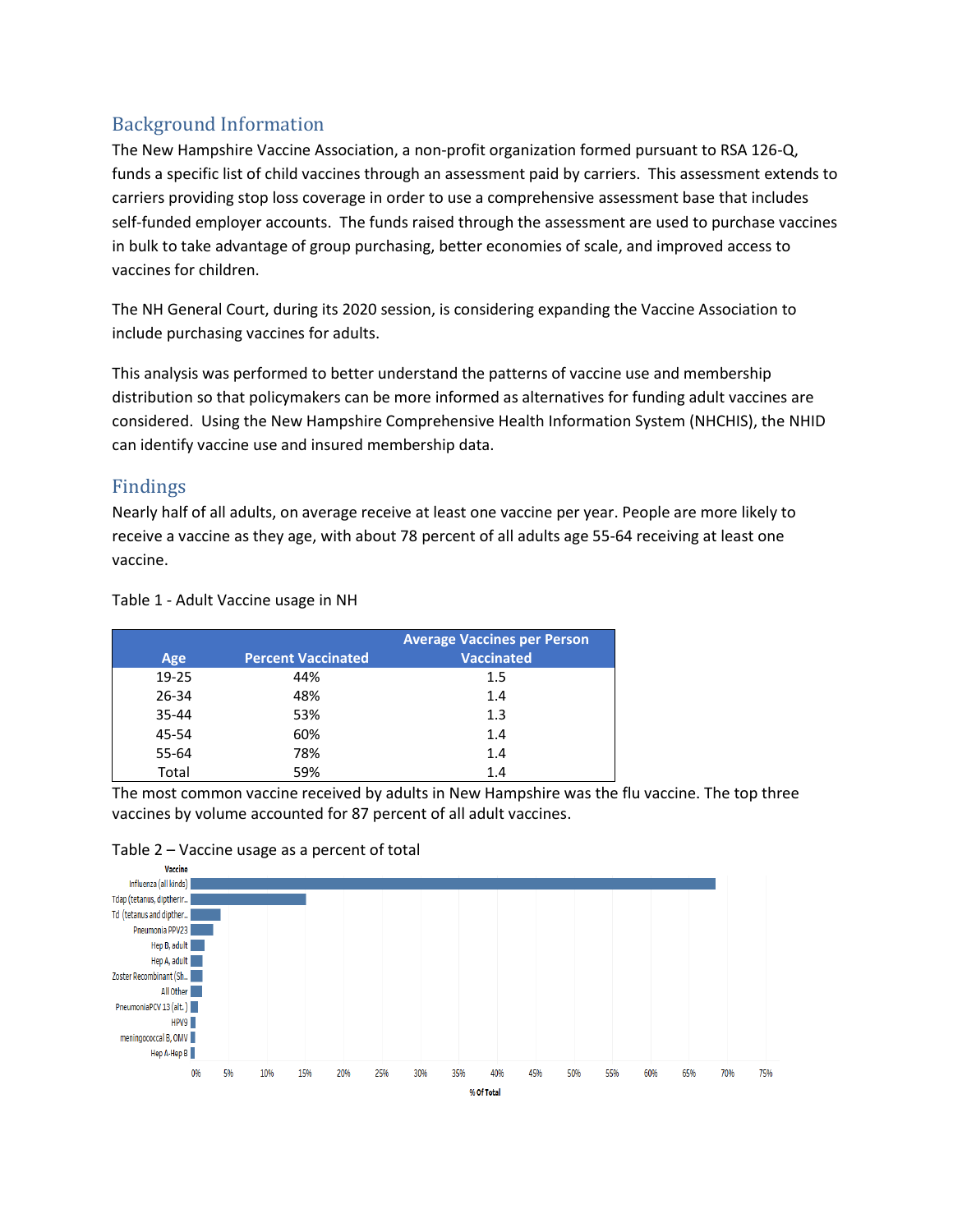New Hampshire consumers primarily receive vaccines at doctor offices and pharmacies but also at many other location types.



Table 3 – Distribution by place of service of vaccines received

In 2018, the billed amount for adult vaccines in New Hampshire was \$13.5 million and with an average discount of nearly forty percent, the amount allowed was \$8.2 million. Claim records are submitted separately for the vaccine material and for the administration of the vaccine. These data only consider the amounts paid for the vaccine material.



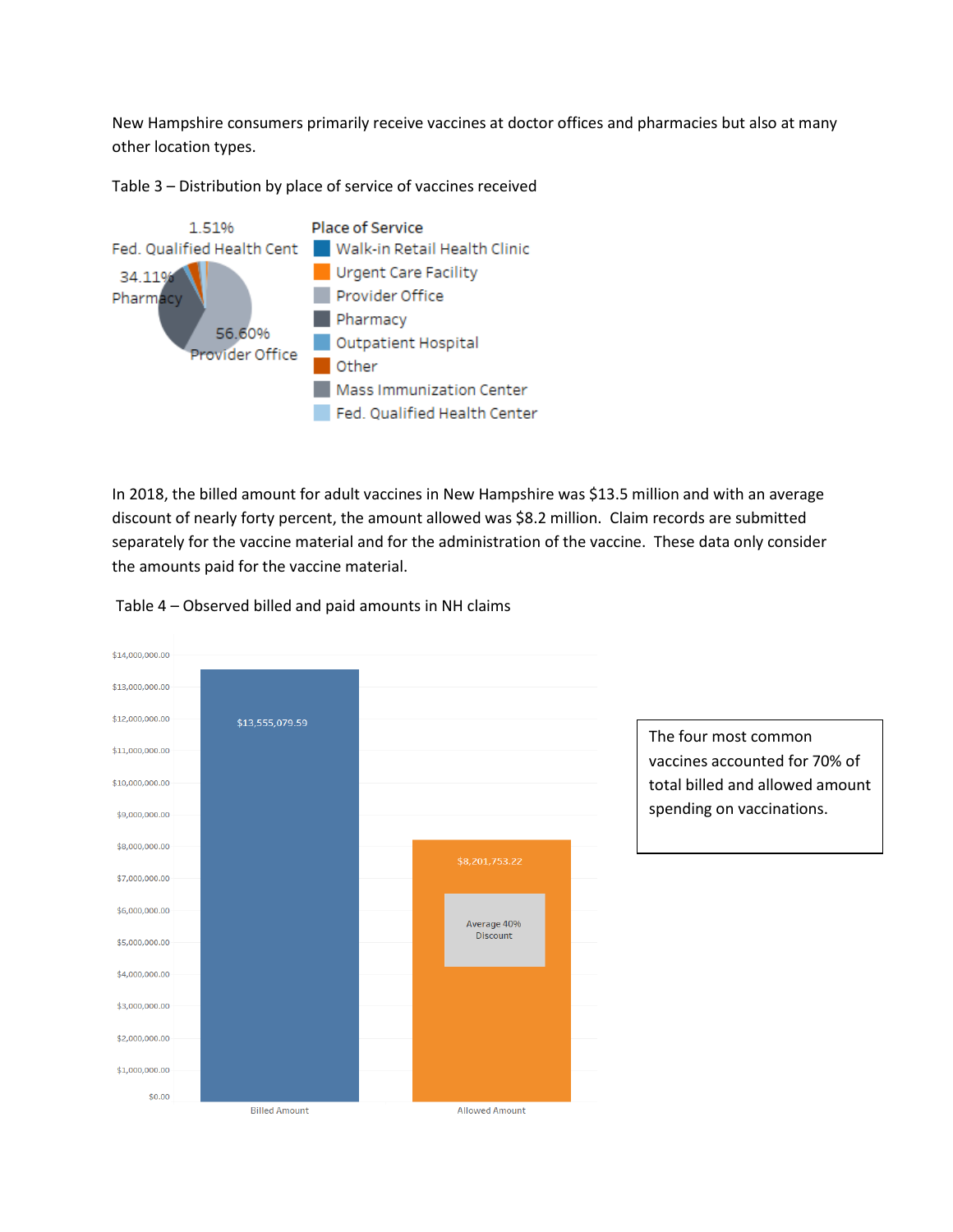The purchase price of vaccines varies by purchaser type according to the Centers for Disease Control (CDC). The CDC maintains public information on current and historical prices of vaccines. A summary of the pricing information is shown below highlighting the differences between the typical prices reported from manufacturers for sale to private sector buyers and estimated prices available to immunization programs.

| Table 5 - Variation in the price of vaccines |                        |    |                |                         |                        |    |                      |  |  |
|----------------------------------------------|------------------------|----|----------------|-------------------------|------------------------|----|----------------------|--|--|
|                                              |                        |    |                | <b>**Private sector</b> |                        |    |                      |  |  |
|                                              | <b>Average Paid</b>    |    | vaccine prices |                         | <b>***CDC Contract</b> |    |                      |  |  |
| <b>Vaccine</b>                               | % of total per Vaccine |    |                |                         | reported to CDC        |    | <b>Vaccine Price</b> |  |  |
| Influenza (all kinds)                        | 68.45%                 | \$ | 24.81          | Ś                       | 17.79                  | Ś  | 12.31                |  |  |
| Tdap (tetanus, diptherira and pertussus)     | 15.12%                 | \$ | 45.77          | Ś                       | 44.24                  | Ŝ  | 25.04                |  |  |
| Td (tetanus and diptheria)                   | 3.96%                  | \$ | 28.55          | Ŝ.                      | 23.93                  | Ś  | 13.96                |  |  |
| Pneumonia PPV23                              | 3.02%                  | \$ | 106.98         | Ś                       | 100.19                 | \$ | 55.27                |  |  |
| Hep B, adult                                 | 1.83%                  | \$ | 71.01          | \$                      | 57.25                  | \$ | 27.73                |  |  |
| Hep A, adult                                 | 1.60%                  | \$ | 69.20          | \$                      | 66.28                  | Ś  | 28.46                |  |  |
| Zoster Recombinant (Shingles)                | 1.56%                  | \$ | 158.99         | \$                      | 140.00                 | \$ | 102.19               |  |  |
| All Other                                    | 1.50%                  | \$ | 118.07         |                         |                        |    |                      |  |  |

\*Estimated using dollars paid for vaccine by insurance carriers

\*\* Private sector prices are those reported by vaccine manufacturers annually to CDC

\*\*\*Contract prices are those for CDC vaccine contracts that are established for the purchase of vaccines by immunization programs that receive CDC immunization grant funds (i.e., state health departments, certain large city immunization projects, and certain current and former U.S. territories).

## NHCHIS explained

The information in this report was created using 2018 claims data from the New Hampshire Comprehensive Health Information System (NHCHIS)<sup>i</sup>. NHCHIS is often referred to as an all-payer claims database. NHCHIS contains claims and membership information collected per INS4000. The information presented in this report is based on the information available which does not represent claims data for all NH residents.

As a result of the US Supreme Court Gobeille decision<sup>ii</sup> in 2016, and the NH General Court's response to the same, self-funded private employers may elect to have their third party administrator provide NHCHIS data to the State. Not all self-funded private employer plans have exercised this option. As a result, the data from self-funded private employers are not complete.